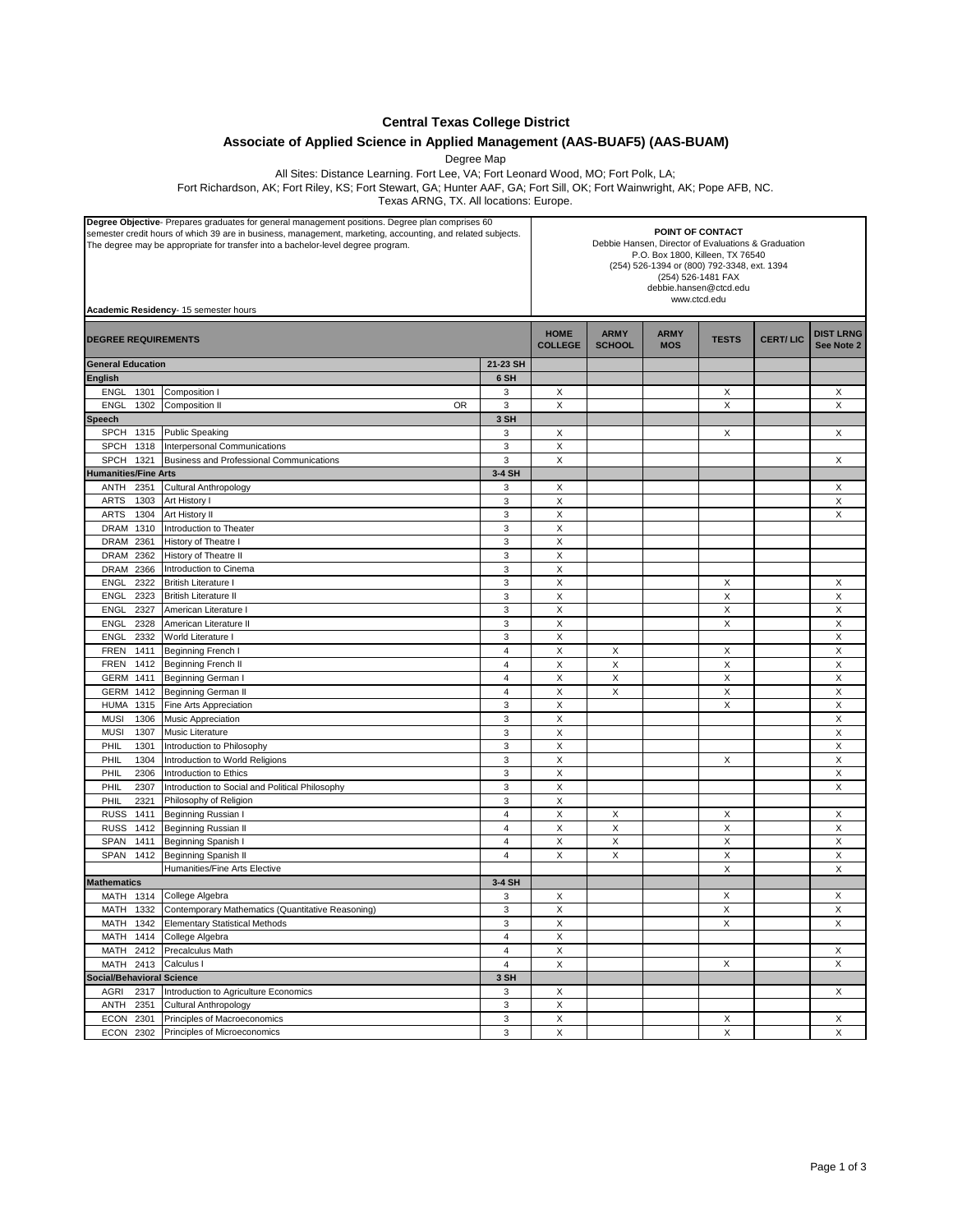| GEOG 1301                         | Physical Geography                                                                                            | 3                       | Χ |   |   |          |   | X |
|-----------------------------------|---------------------------------------------------------------------------------------------------------------|-------------------------|---|---|---|----------|---|---|
| GEOG<br>1302                      | Cultural Geography                                                                                            | 3                       | X |   |   | Х        |   | X |
| GEOG 1303                         | World Regional Geography                                                                                      | 3                       | X |   |   |          |   | X |
| 2304<br>GOVT                      | Introduction to Political Science                                                                             | 3                       | X |   |   |          |   | X |
| 2305<br>GOVT                      | <b>Federal Government</b>                                                                                     | 3                       | X |   |   | X        |   | X |
|                                   |                                                                                                               |                         |   |   |   |          |   |   |
| GOVT<br>2306                      | <b>Texas Government</b>                                                                                       | 3                       | X |   |   | $\times$ |   | X |
| <b>HIST</b><br>1301               | United States History I                                                                                       | 3                       | Χ |   |   | X        |   | X |
| <b>HIST</b><br>1302               | <b>United States History II</b>                                                                               | 3                       | Χ |   |   | X        |   | X |
| <b>HIST</b><br>2301               | <b>Texas History</b>                                                                                          | 3                       | Χ |   |   |          |   | X |
| <b>HIST</b><br>2311               | Western Civilization I                                                                                        | 3                       | X |   |   | Х        |   | X |
| <b>HIST</b><br>2312               | <b>Western Civilization II</b>                                                                                | 3                       | X |   |   | X        |   | X |
| <b>HIST</b><br>2381               | African-American History                                                                                      | 3                       | X |   |   |          |   | X |
| <b>PSYC</b><br>2301               | General Psychology                                                                                            | 3                       | Χ |   |   | Х        |   | X |
|                                   |                                                                                                               |                         |   |   |   |          |   |   |
| 2308<br><b>PSYC</b>               | Child Psychology                                                                                              | 3                       | X |   |   | X        |   | X |
| 2314<br><b>PSYC</b>               | Life Span Growth and Development                                                                              | 3                       | Χ |   |   | X        |   | X |
| <b>PSYC</b><br>2315               | Psychology of Adjustment                                                                                      | 3                       | X |   |   |          |   | X |
| <b>PSYC</b><br>2316               | Psychology of Personality                                                                                     | 3                       | X |   |   |          |   | X |
| SOCI<br>1301                      | Introduction to Sociology                                                                                     | 3                       | Χ |   |   | Х        |   | X |
| SOCI<br>1306                      | Social Problems                                                                                               | 3                       | Χ |   |   |          |   | X |
| SOCI<br>2301                      | Marriage and The Family                                                                                       | 3                       | X |   |   |          |   | X |
| SOCI<br>2319                      | <b>Minority Studies I</b>                                                                                     | 3                       | X |   |   |          |   |   |
|                                   | Social/Behavioral Science Elective                                                                            |                         |   |   |   | X        |   | X |
|                                   |                                                                                                               |                         |   |   |   |          |   |   |
| <b>Computer Skills/Technology</b> |                                                                                                               | 3 SH                    |   |   |   |          |   |   |
| <b>BCIS</b><br>1305               | <b>Business Computer Applications</b><br>0R                                                                   | 3                       | Х |   |   |          |   | X |
| <b>ITSC</b><br>1309               | Integrated Software Applications                                                                              | 3                       | X | X |   |          |   | Χ |
| <b>Major Requirements</b>         |                                                                                                               | <b>27 SH</b>            |   |   |   |          |   |   |
| ACCT<br>2301                      | Principles of Financial Accounting                                                                            | 3                       | Х |   |   | Х        |   | Х |
| <b>BMGT</b><br>1301               | Supervision                                                                                                   | 3                       | Χ | Х | X | X        |   | X |
| <b>BMGT</b><br>1327               | Principles of Management                                                                                      | 3                       | X | X | X | X        |   | Χ |
| <b>BUSI</b><br>1307               | Personal Finance                                                                                              | 3                       | X |   |   | X        |   | Χ |
|                                   |                                                                                                               |                         |   |   |   |          |   |   |
| 1301<br><b>BUSI</b>               | <b>Business Principles</b>                                                                                    | 3                       | X |   |   | X        |   | Χ |
| <b>HRPO</b><br>1311               | <b>Human Relations</b>                                                                                        | 3                       | X | X | X | X        |   | X |
| <b>HRPO</b><br>2301               | Human Resource Management                                                                                     | 3                       | X | X | X | X        |   | X |
|                                   |                                                                                                               |                         |   |   |   |          |   |   |
| <b>MRKG</b><br>1311               | Principles of Marketing                                                                                       | 3                       | Χ | X | X | X        |   | Χ |
|                                   | <b>Business Law/Contracts</b><br>OR.                                                                          |                         | Χ |   |   | X        |   | X |
| <b>BUSG</b><br>2305               |                                                                                                               | 3                       |   |   |   |          |   |   |
| <b>BUSI</b><br>2301               | <b>Business Law</b><br>Major-Related Electives (A maximum of 4 SH in a computer science course may be taken.) | 3<br>12-13 SH           | X |   |   |          |   | Х |
|                                   |                                                                                                               |                         |   |   |   |          |   |   |
| 1313<br><b>BMGT</b>               | Principles of Purchasing                                                                                      | 3                       | Х |   |   |          |   |   |
| 1325<br><b>BMGT</b>               | Office Management                                                                                             | 3                       | X | X | X |          |   | X |
| <b>BMGT</b><br>2370               | <b>OR</b><br>Management Applications I                                                                        | 3                       | Χ |   |   |          |   |   |
| 2488<br><b>BMGT</b>               | Internship-Business Administration and Management, General                                                    | $\overline{4}$          | Χ | X | X |          |   | X |
| <b>BMGT</b><br>2371               | OR<br>Management Applications II                                                                              | 3                       | Χ |   |   |          |   | X |
|                                   |                                                                                                               |                         | X | X | X |          |   | Χ |
| <b>BMGT</b><br>2489               | Internship-Business Administration and Management, General                                                    | $\overline{4}$          |   |   |   |          |   |   |
| <b>BUSG</b><br>1315               | <b>Small Business Operations</b>                                                                              | 3                       | Χ |   |   |          |   | Χ |
| <b>BUSG</b><br>1370               | <b>Small Business Accounting</b>                                                                              | 3                       | X |   |   |          |   | X |
| <b>BUSG</b><br>1371               | Entrepreneurship and Business Plan Development                                                                | 3                       | Χ |   |   |          |   | X |
| <b>BUSG</b><br>2309               | Small Business Management                                                                                     | 3                       | X |   |   |          |   | X |
| <b>ECON</b><br>2301               | Macroeconomics                                                                                                | 3                       | Χ |   |   | Х        |   | Χ |
| <b>ECON</b><br>2302               | Microeconomics                                                                                                | 3                       | Χ |   |   | X        |   | X |
| <b>ITSC</b><br>1301               | Introduction to Computers                                                                                     | 3                       | X | X | X | X        | X | X |
| <b>ITSC</b><br>1316               | Linux Installation and Configuration                                                                          | 3                       | х |   |   |          |   |   |
|                                   |                                                                                                               |                         |   |   |   |          |   |   |
| <b>ITSC</b><br>1325               | Personal Computer Hardware (CompTIA A+)                                                                       | 3                       | X |   |   | X        | X | X |
| <b>ITSC</b><br>1405               | Introduction to PC Operating Systems                                                                          | $\overline{4}$          | Χ | X |   |          | X | X |
| <b>ITSC</b><br>1415               | Project Management Software                                                                                   | $\overline{4}$          | X |   |   |          |   | X |
| <b>ITSC</b><br>2425               | Advanced Linux                                                                                                | $\overline{4}$          | Χ |   |   |          |   |   |
| <b>ITSC</b><br>2435               | Application Software Problem Solving                                                                          | 4                       | X |   |   |          |   |   |
| <b>ITSC</b><br>2439               | Personal Computer Help Desk Support                                                                           | $\overline{4}$          | Χ |   |   |          |   | х |
| <b>ITSC</b><br>2486               | Internship-Computer and Information Sciences, General                                                         | 4                       | X |   |   |          |   | X |
| 1309                              |                                                                                                               |                         |   |   |   |          |   |   |
| <b>ITSC</b>                       | Integrated Software Applications I                                                                            | 3                       | X |   |   |          |   |   |
| <b>ITSE</b><br>1302               | Computer Programming (Visual Basic)                                                                           | 3                       | X |   |   |          |   | X |
| <b>ITSE</b><br>1329               | Programming Logic and Design                                                                                  | 3                       | Χ |   |   |          |   |   |
| <b>ITSE</b><br>2402               | Intermediate Web Programming (PHP/Scripting/Web Apps)                                                         | $\overline{\mathbf{4}}$ | Χ |   |   |          |   |   |
| <b>ITSE</b><br>2486               | Internship-Computer Programming/Programmer, General                                                           | $\overline{4}$          | X |   |   |          |   |   |
| 1307<br><b>ITSW</b>               | Introduction to Database                                                                                      | 3                       | X | X |   |          |   | X |
| <b>MRKG</b><br>1302               | Principles of Retailing                                                                                       | 3                       | X |   |   |          |   | X |